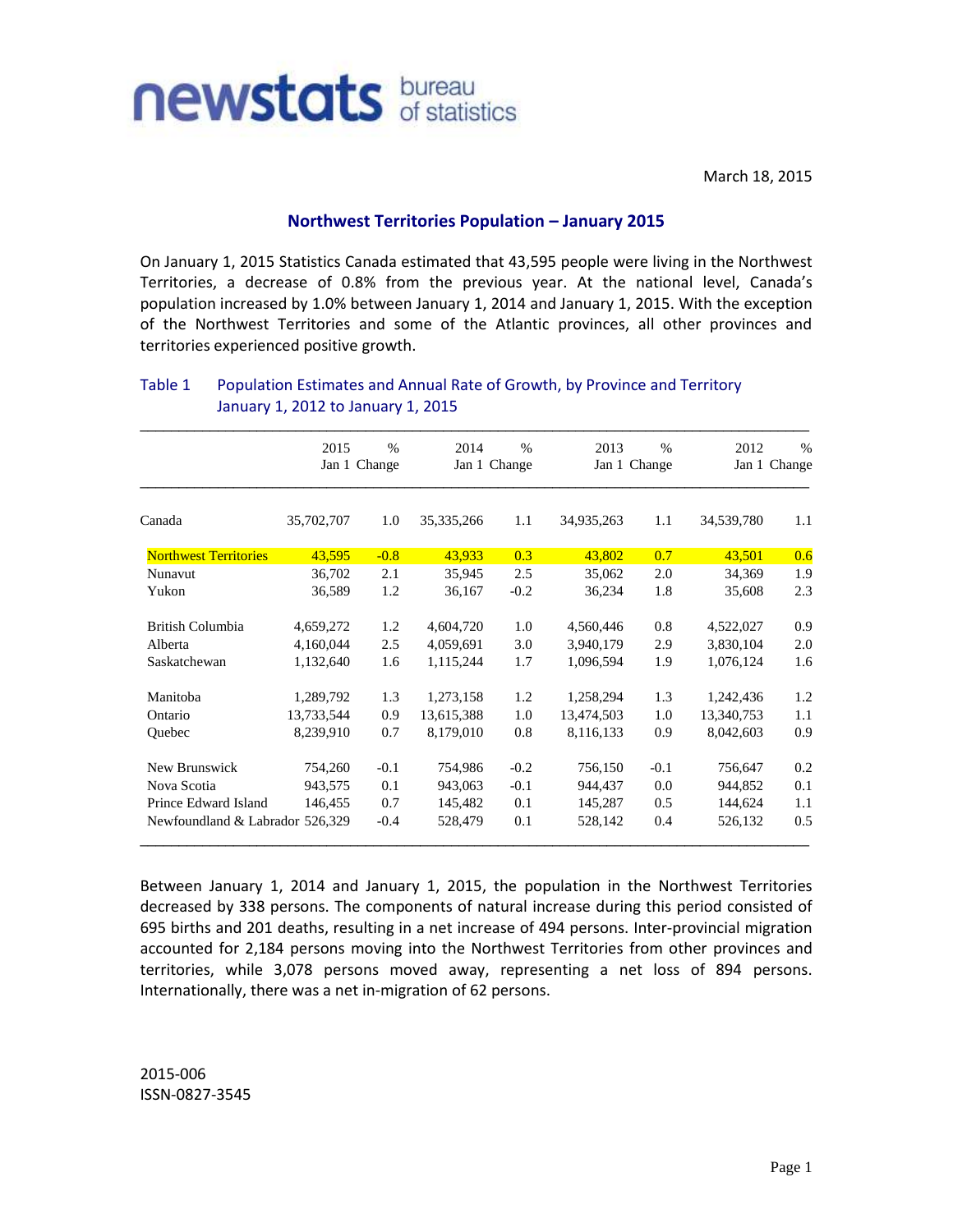In terms of quarterly growth, the NWT population fell by 200 persons between October 1, 2014 and January 1, 2015. The population decrease was a result of a loss of 305 persons through migration offset by a gain of 105 persons through natural increase.

In the NWT, population growth is mainly driven by migration. The red line in Figure 1 shows that the quarterly NWT population growth before October, 2013, was relatively flat. Subsequently, population growth has fluctuated a little more, driven by large net out-migration. However, it is important to note that quarterly migration numbers are preliminary and are subject to future revisions.



## Figure 1 Interprovincial Migration Patterns and Population Growth January 1, 2012 to January 1, 2015

The detailed components of population change for the Northwest Territories since 2008 are presented in Table 2.

For more information about these estimates or for community level population estimates and projections, please visit the NWT Bureau of Statistics website at http://www.statsnwt.ca or call (867) 873-7147.